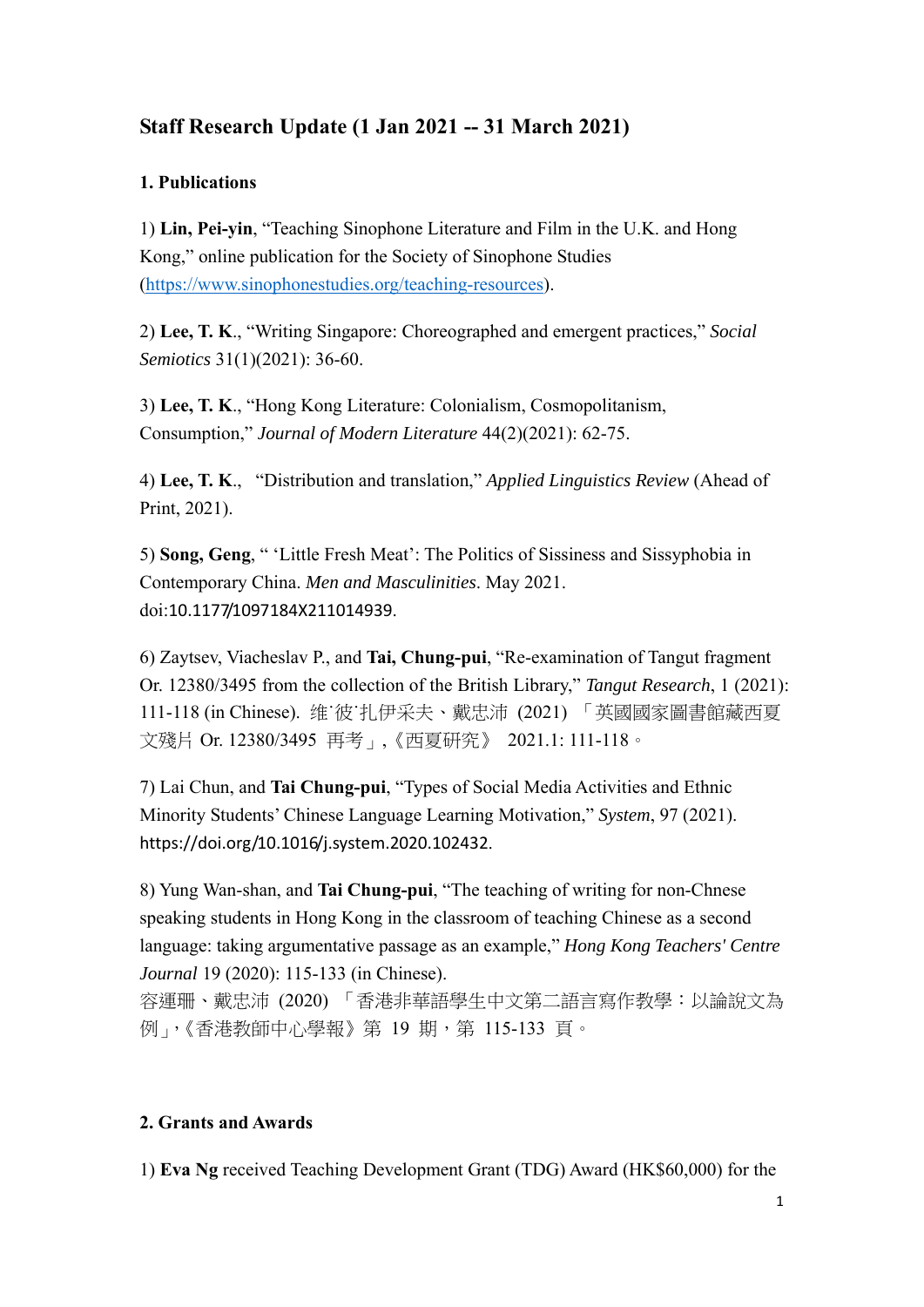project "From the Classroom to the Courtroom: Recreating Authentic Criminal Trials for Hybrid Training" (18 months, from 1 May 2021 to 31 October 2022)

## 3. **Invited lectures/talks**

1) **Lin Pei-yin**, "Diffracted national narratives: folkloric and literary writing in colonial Taiwan," IIAS (International Institute for Asian Studies) lecture series (January 28, 2021).

2) **Richard Van Ness Simmons** was the invited speaker at an online event titled "Successful Learners of Chinese 成功的中文学习者系列访谈" organized by the Chinese Language Teachers Association, USA 美国中文教师学会, Special Interest Group on Interdisciplinary Chinese Language Teaching 跨学科高年级中文教学, held via Zoom on February 19, 2021 8:00-9:30 pm (EDT).

3) **Richard Van Ness Simmons** presented a talk titled "明清時期等普通話是什麼? (What was Mandarin before Pǔtōnghuà?)" in the Online Seminar Series of the Chinese Language Teachers Association of Greater New York, via Zoom, Saturday, April 10th, 8:00 pm (EDT).

4) **Tang Pui Ling** 鄧佩玲, "談上古的樂器:豐、庸的古文字考察" (Musical Instruments of Early China: A Paleographic Analysis of Feng and Yong), Online Sinology Fortnightly, Jao Tsung-I Academy of Sinology, Hong Kong Baptist University, April 9, 2021.

# **4. Conference presentations**

1) **Chen Liangliang**, "乾嘉以降崑曲伶人的表演論述與技藝認同 The Voice of Actors: Discourses on Kunqu Performance from the mid-Qing to late Qing Period," 京港青年人文學者研討會「近代思想的物質型態與情感媒介」, organized by Peking University and City University of Hong Kong, 29 - 30 May, 2021.

2) **Lin Pei-yin**, "Yang Kui's leftist practice in postwar Taiwan: Inheritance or rapture?" Association for Asian Studies 2021 annual meeting (March 25, 2021), online.

3) **Simmons, Richard Van Ness**, "Contact and Influence between Jìn Dialect Varieties in Inner Mongolia," The 231st Meeting of the American Oriental Society,